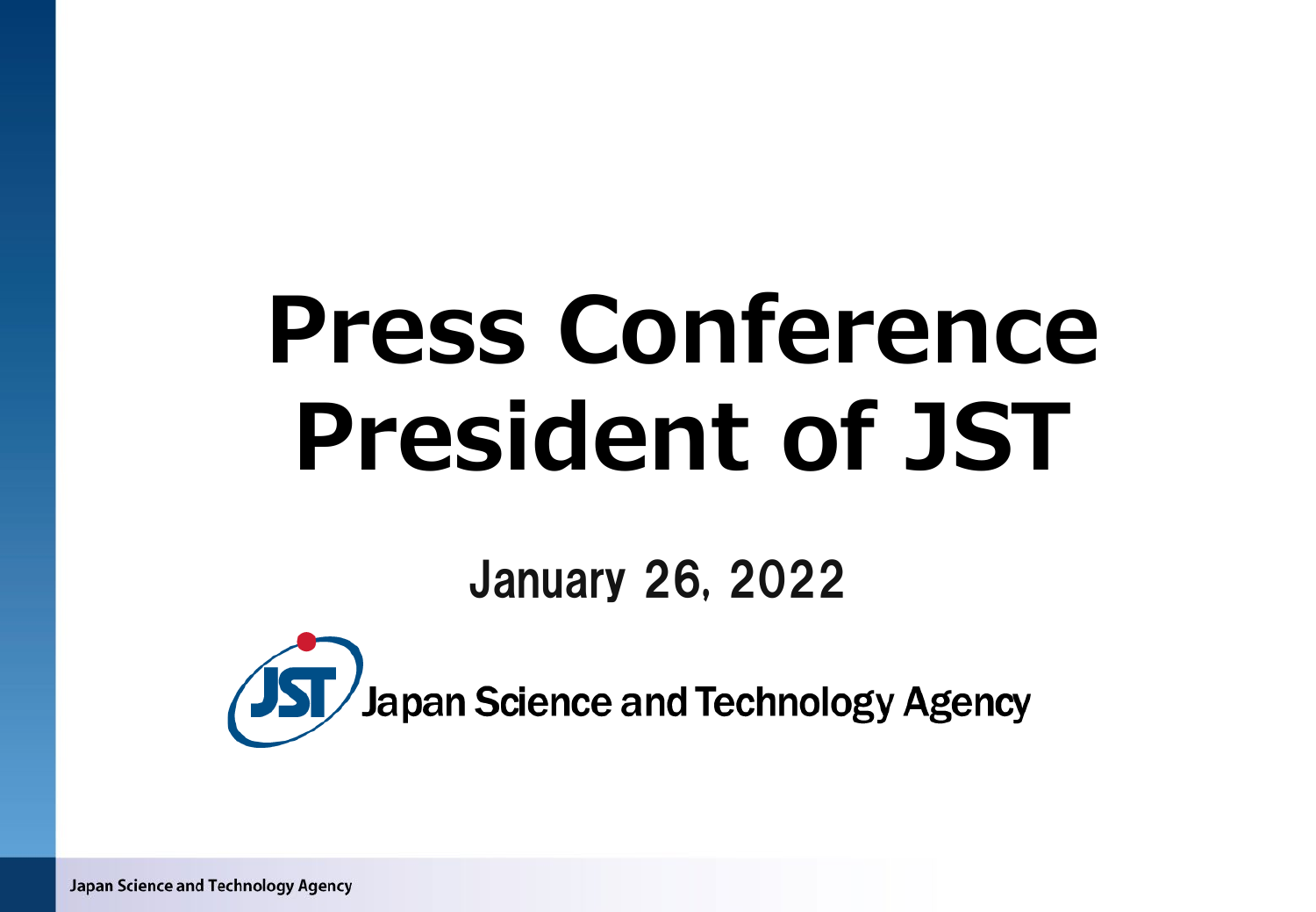# **JST's "Plan B" against COVID-19**

## **What is "Plan B"?**

A multidisciplinary approach to address society in which **we can move, meet, gather and do business freely** under COVID-19 conditions in addition to trials of vaccines and drugs (Plan A).

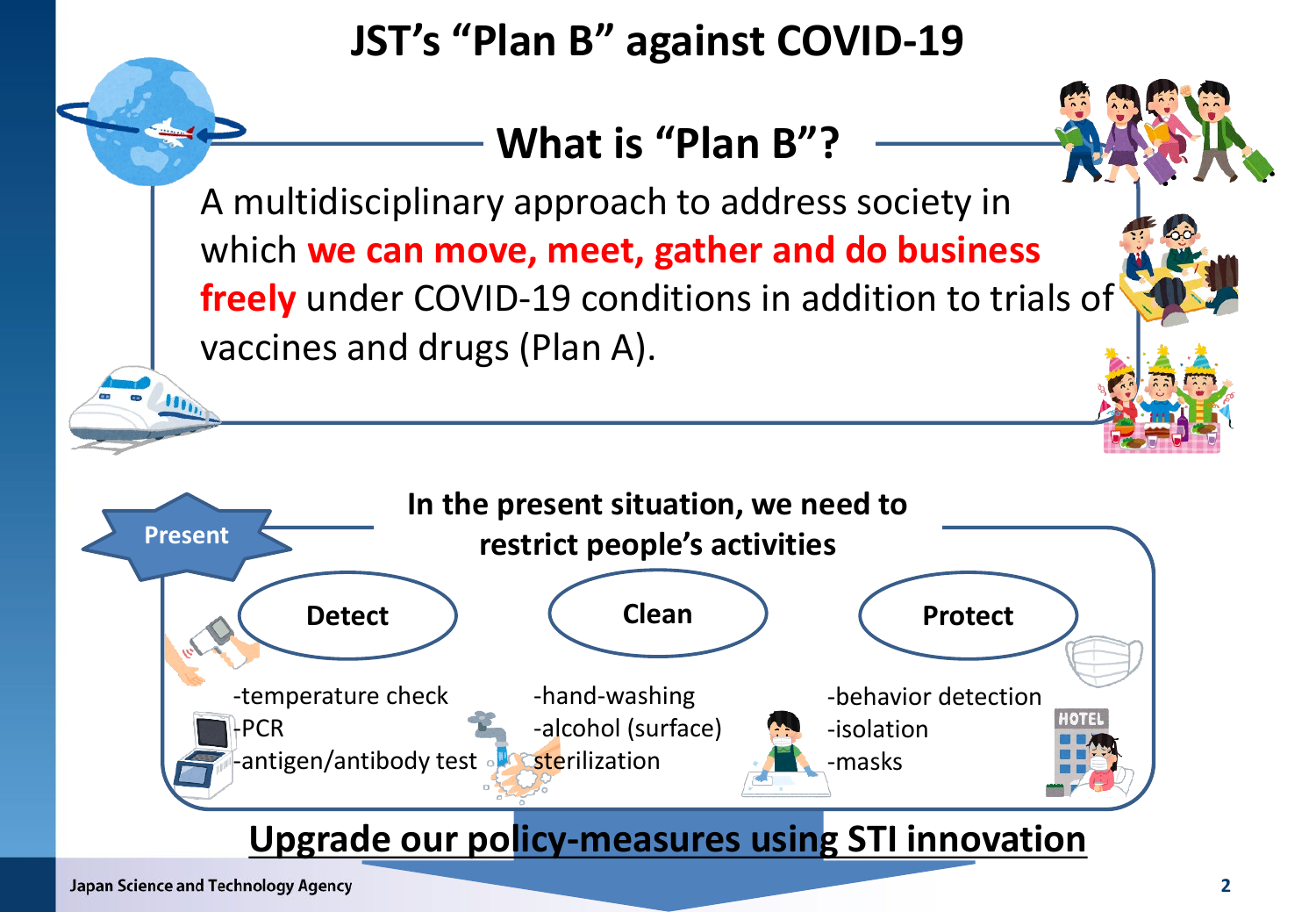

High-performance mask (Ostrich antibody, etc.) Remote health screening Ostrich antibody Practical use





Cloud service MeDaCa

Practical use

**3**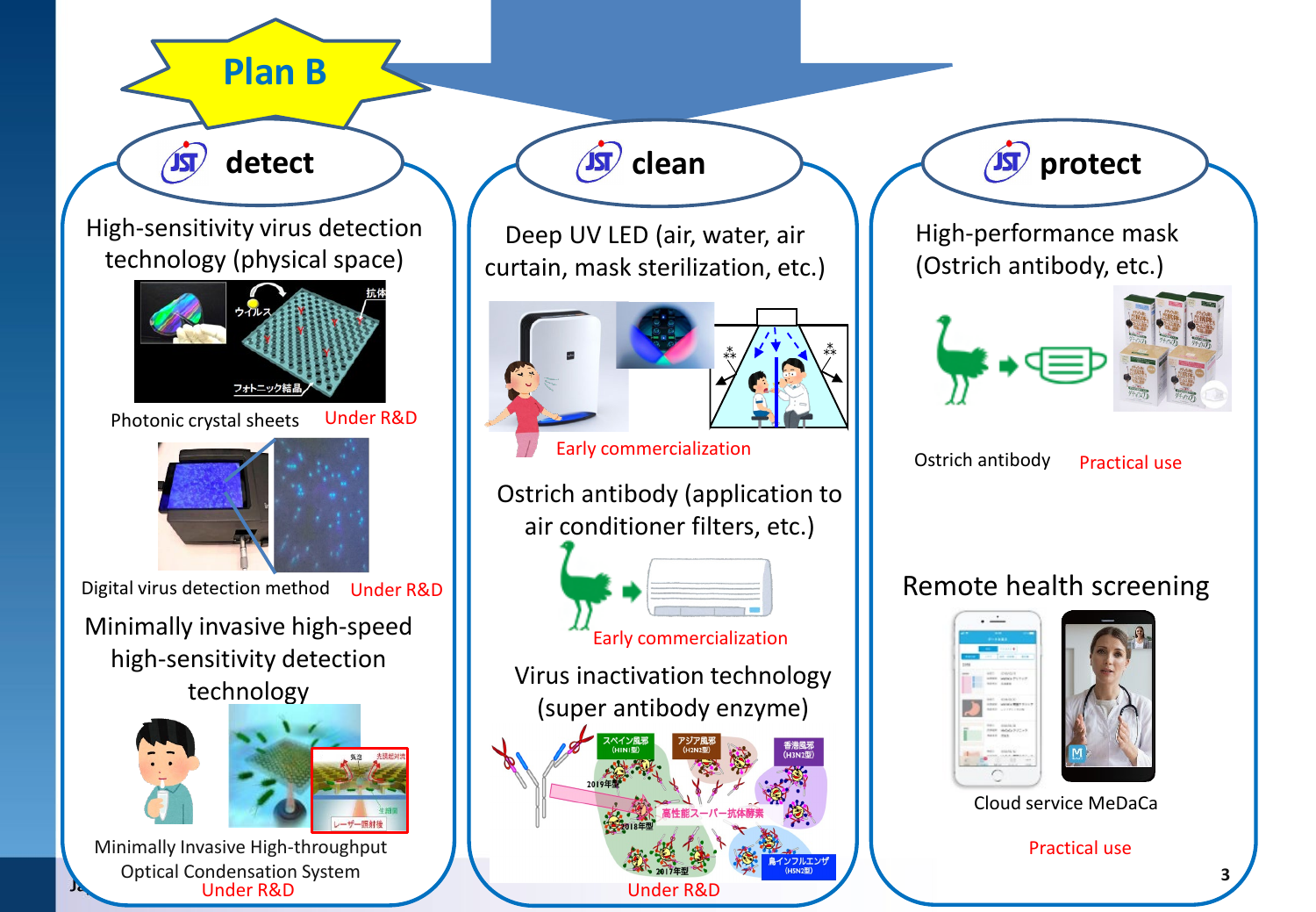### **Optimal deployment of Plan B technologies considering demand and supply**

#### Demand

**Protect**

- $\triangleright$  Vulnerabilities in hospitals, nursing facilities, schools
- Quantity and quality required

#### Supply

- $\triangleright$  Cost
- Production capacity
- $\triangleright$  Complexity of the technology



# **Keep economy going**



#### **Retail Pubs and Restaurants**



#### **Events / Transportation**